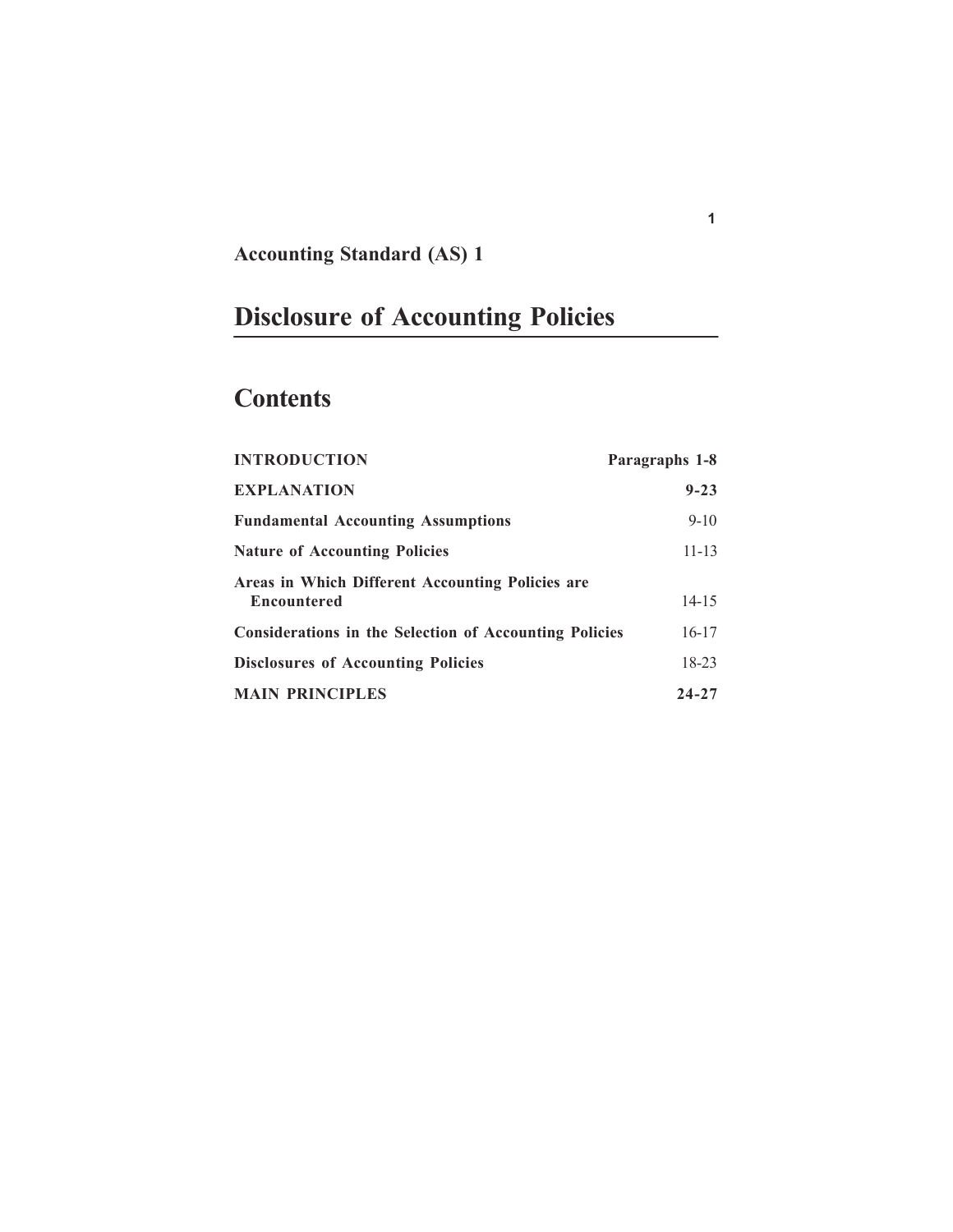## **Accounting Standard (AS) 1**

## **Disclosure of Accounting Policies**

*(This Accounting Standard includes paragraphs set in bold italic type and plain type, which have equal authority. Paragraphs in bold italic type indicate the main principles. This Accounting Standard should be read in the context of the General Instructions contained in part A of the Annexure to the Notification.)*

## **Introduction**

1. This Standard deals with the disclosure of significant accounting policies followed in preparing and presenting financial statements.

2. The view presented in the financial statements of an enterprise of its state of affairs and of the profit or loss can be significantly affected by the accounting policies followed in the preparation and presentation of the financial statements. The accounting policies followed vary from enterprise to enterprise. Disclosure of significant accounting policies followed is necessary if the view presented is to be properly appreciated.

3. The disclosure of some of the accounting policies followed in the preparation and presentation of the financial statements is required by law in some cases.

4. The Institute of Chartered Accountants of India has, in Standard issued by it, recommended the disclosure of certain accounting policies, e.g., translation policies in respect of foreign currency items.

5. In recent years, a few enterprises in India have adopted the practice of including in their annual reports to shareholders a separate statement of accounting policies followed in preparing and presenting the financial statements.

6. In general, however, accounting policies are not at present regularly and fully disclosed in all financial statements. Many enterprises include in the Notes on the Accounts, descriptions of some of the significant accounting policies. But the nature and degree of disclosure vary considerably between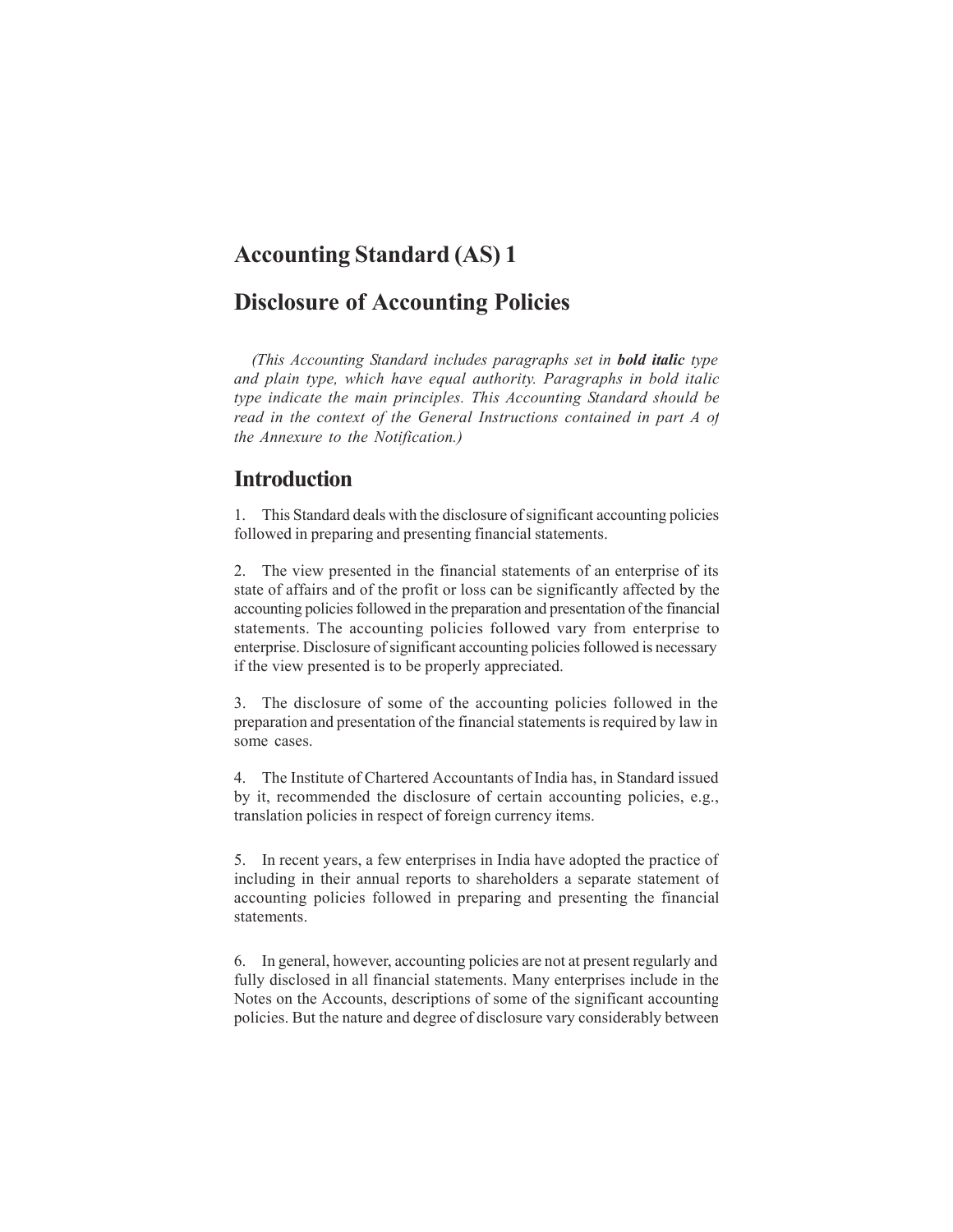the corporate and the non-corporate sectors and between units in the same sector.

7. Even among the few enterprises that presently include in their annual reports a separate statement of accounting policies, considerable variation exists. The statement of accounting policies forms part of accounts in some cases while in others it is given as supplementary information.

8. The purpose of this Standard is to promote better understanding of financial statements by establishing through an accounting standard the disclosure of significant accounting policies and the manner in which accounting policies are disclosed in the financial statements. Such disclosure would also facilitate a more meaningful comparison between financial statements of different enterprises.

## **Explanation**

#### **Fundamental Accounting Assumptions**

9. Certain fundamental accounting assumptions underlie the preparation and presentation of financial statements. They are usually not specifically stated because their acceptance and use are assumed. Disclosure is necessary if they are not followed.

10. The following have been generally accepted as fundamental accounting assumptions:—

#### *a. Going Concern*

The enterprise is normally viewed as a going concern, that is, as continuing in operation for the foreseeable future. It is assumed that the enterprise has neither the intention nor the necessity of liquidation or of curtailing materially the scale of the operations.

#### *b. Consistency*

It is assumed that accounting policies are consistent from one period to another.

#### *c. Accrual*

Revenues and costs are accrued, that is, recognised as they are earned or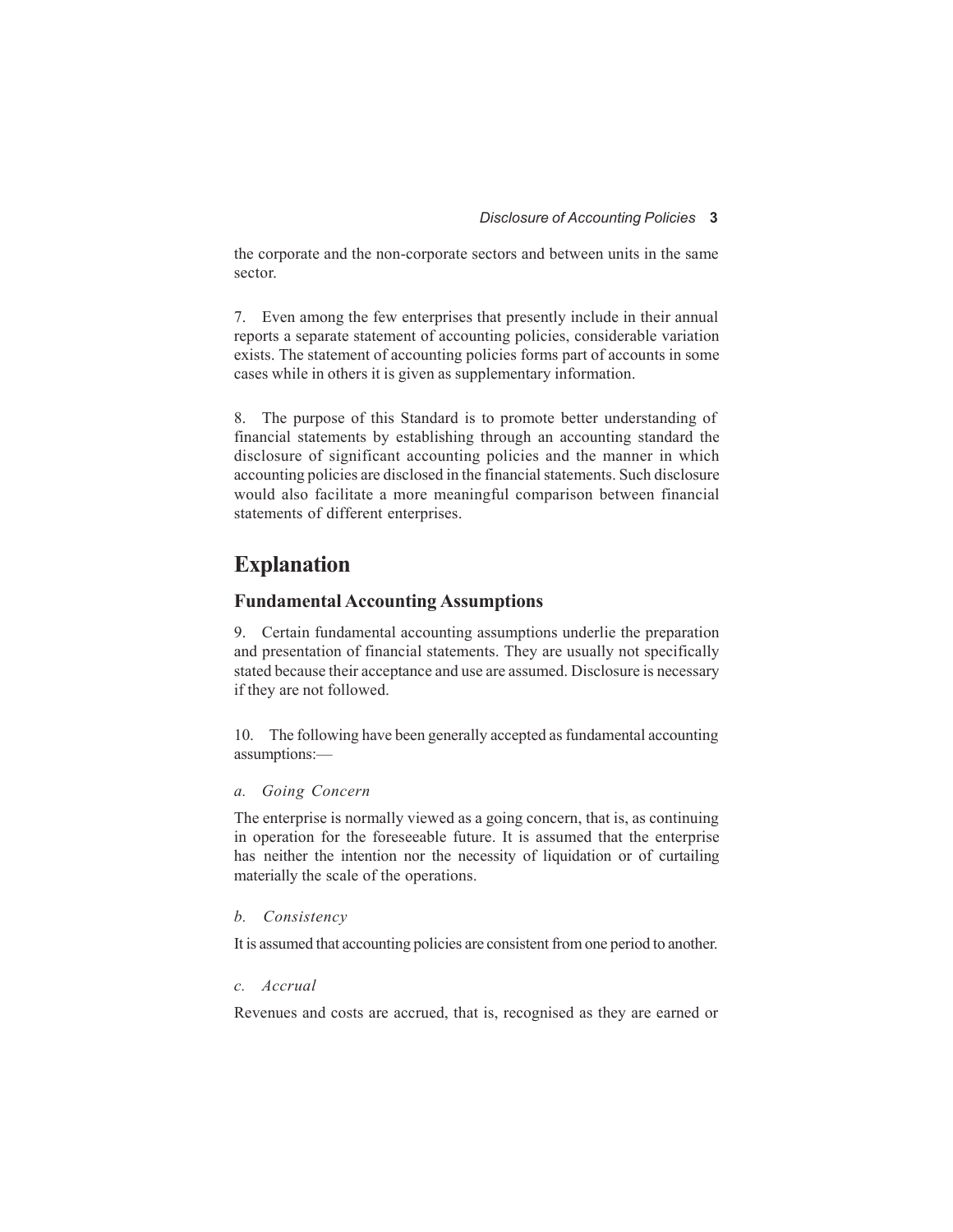#### **4** *AS 1*

incurred (and not as money is received or paid) and recorded in the financial statements of the periods to which they relate. (The considerations affecting the process of matching costs with revenues under the accrual assumption are not dealt with in this Standard)

#### **Nature of Accounting Policies**

11. The accounting policies refer to the specific accounting principles and the methods of applying those principles adopted by the enterprise in the preparation and presentation of financial statements.

12. There is no single list of accounting policies which are applicable to all circumstances. The differing circumstances in which enterprises operate in a situation of diverse and complex economic activity make alternative accounting principles and methods of applying those principles acceptable. The choice of the appropriate accounting principles and the methods of applying those principles in the specific circumstances of each enterprise calls for considerable judgement by the management of the enterprise.

13. The various Standards of the Institute of Chartered Accountants of India combined with the efforts of government and other regulatory agencies and progressive managements have reduced in recent years the number of acceptable alternatives particularly in the case of corporate enterprises. While continuing efforts in this regard in future are likely to reduce the number still further, the availability of alternative accounting principles and methods of applying those principles is not likely to be eliminated altogether in view of the differing circumstances faced by the enterprises.

#### **Areas in Which Differing Accounting Policies are Encountered**

14. The following are examples of the areas in which different accounting policies may be adopted by different enterprises.

- (a) Methods of depreciation, depletion and amortisation
- (b) Treatment of expenditure during construction
- (c) Conversion or translation of foreign currency items
- (d) Valuation of inventories
- (e) Treatment of goodwill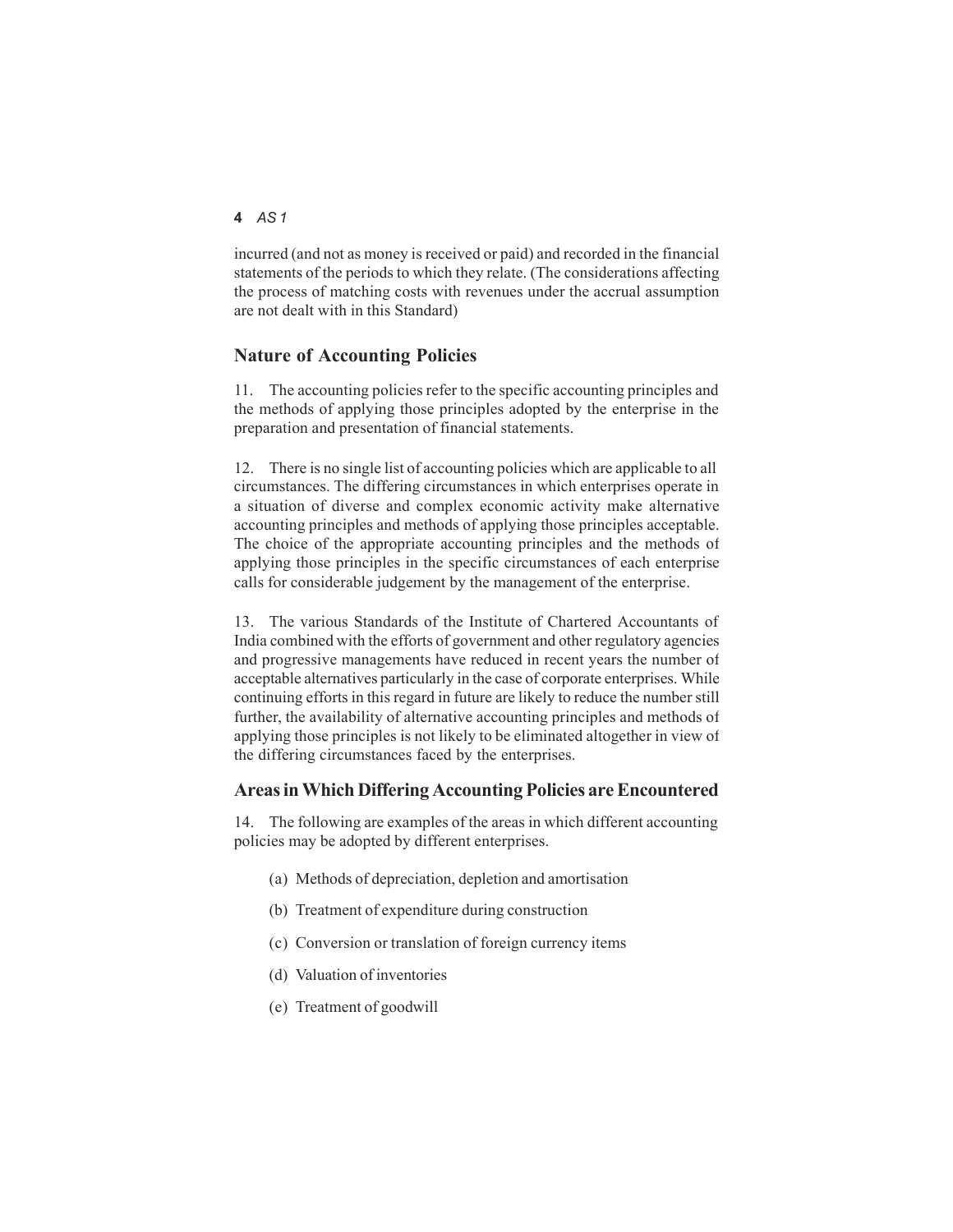- (f) Valuation of investments
- (g) Treatment of retirement benefits
- (h) Recognition of profit on long-term contracts
- (i) Valuation of fixed assets
- (j) Treatment of contingent liabilities.
- 15. The above list of examples is not intended to be exhaustive.

#### **Considerations in the Selection of Accounting Policies**

16. The primary consideration in the selection of accounting policies by an enterprise is that the financial statements prepared and presented on the basis of such accounting policies should represent a true and fair view of the state of affairs of the enterprise as at the balance sheet date and of the profit

17. For this purpose, the major considerations governing the selection and application of accounting policies are:—

#### *a. Prudence*

In view of the uncertainty attached to future events, profits are not anticipated but recognised only when realised though not necessarily in cash. Provision is made for all known liabilities and losses even though the amount cannot be determined with certainty and represents only a best estimate in the light of available information.

#### *b. Substance over Form*

The accounting treatment and presentation in financial statements of transactions and events should be governed by their substance and not merely by the legal form.

#### *c. Materiality*

Financial statements should disclose all "material" items, i.e. items the knowledge of which might influence the decisions of the user of the financial statements.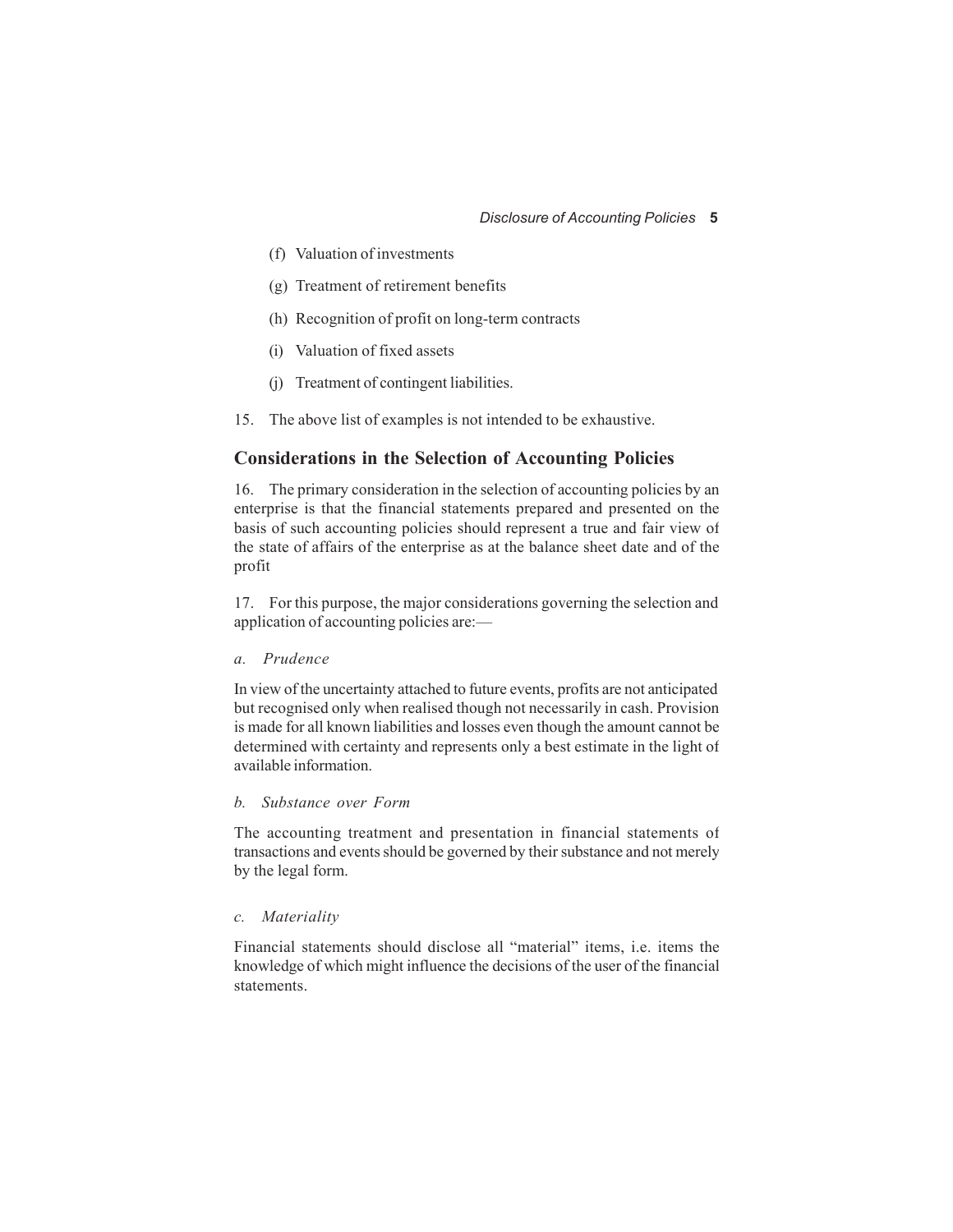#### **6** *AS 1*

#### **Disclosure of Accounting Policies**

18. To ensure proper understanding of financial statements, it is necessary that all significant accounting policies adopted in the preparation and presentation of financial statements should be disclosed.

19. Such disclosure should form part of the financial statements.

20. It would be helpful to the reader of financial statements if they are all disclosed as such in one place instead of being scattered over several statements, schedules and notes.

21. Examples of matters in respect of which disclosure of accounting policies adopted will be required are contained in paragraph 14. This list of examples is not, however, intended to be exhaustive.

22. Any change in an accounting policy which has a material effect should be disclosed. The amount by which any item in the financial statements is affected by such change should also be disclosed to the extent ascertainable. Where such amount is not ascertainable, wholly or in part, the fact should be indicated. If a change is made in the accounting policies which has no material effect on the financial statements for the current period but which is reasonably expected to have a material effect in later periods, the fact of such change should be appropriately disclosed in the period in which the change is adopted.

23. Disclosure of accounting policies or of changes therein cannot remedy a wrong or inappropriate treatment of the item in the accounts.

### **Main Principles**

*24. All significant accounting policies adopted in the preparation and presentation of financial statements should be disclosed.*

*25. The disclosure of the significant accounting policies as such should form part of the financial statements and the significant accounting policies should normally be disclosed in one place.*

*26. Any change in the accounting policies which has a material effect in the current period or which is reasonably expected to have a material*